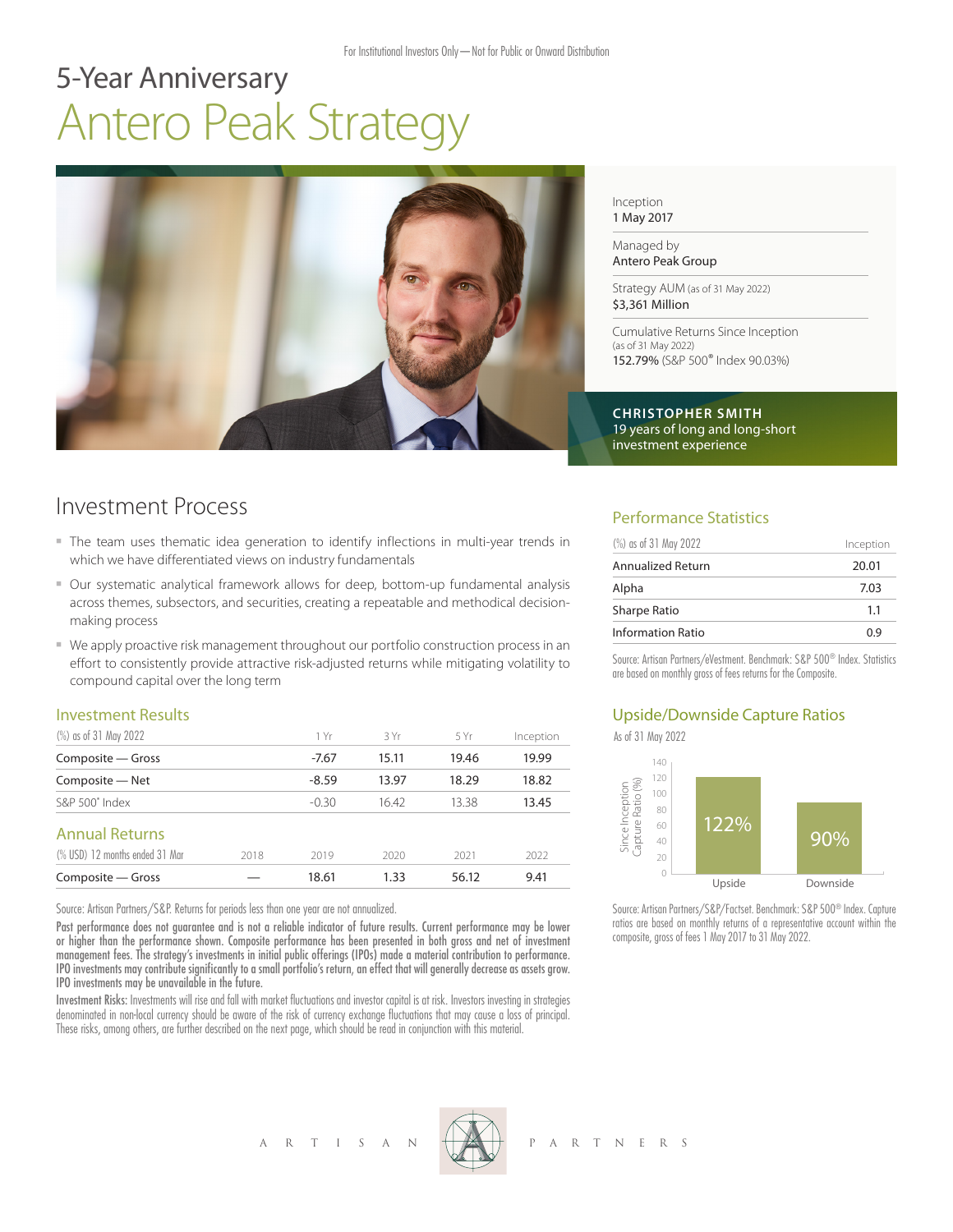# Portfolio Construction

| Exposure                      | Typically 90-110%                                                | <b>Theme Concentration</b>                                                                          | Top theme(s): 10% to 30% each                |
|-------------------------------|------------------------------------------------------------------|-----------------------------------------------------------------------------------------------------|----------------------------------------------|
| Number of Holdings            | 20-40 names across 5-8 themes                                    | Geography                                                                                           | Primarily US with ability to invest globally |
| <b>Position Concentration</b> | Top 5 positions: 25% to 45%                                      | Sector Exposure                                                                                     | Broadly invest across sectors                |
| Position Sizing               | Core 3% to 6%; Min 1%; Max 15% (general guidelines) <sup>1</sup> | <b>Market Capitalization</b>                                                                        | No preferences                               |
| Holding Period                | $\sim$ 2 years with active position management                   | <sup>1</sup> Limitations apply at the time of purchase. Portfolio guidelines are subject to change. |                                              |

#### Q: Five years ago, you joined Artisan to start the Antero Peak Group. Can you talk about your decision to partner with Artisan?

Prior to joining Artisan, I was focused on answering two questions. First, what is my product vision? I really wanted to offer a product that delivers consistent value to investors. Second, how do I garner the resources to execute on this vision? Artisan was a perfect partner for me because it gave me the freedom and autonomy to structure the investment strategy in the way I wanted, while also providing the resources required to best position the team for success. These financial and reputational resources were well beyond what would be available to a typical startup investment firm. I'm very proud of our portfolio's strong results over these first five years, and my partnership with Artisan has undeniably been a big contributor to this success; I am very grateful.

#### Q: Why does the structure of the team work well for you and your process?

I currently have a growing investment team of six research analysts, a risk manager and head trader. I've learned the best thing I can do is surround myself with the right people with diverse and unique backgrounds. Although our team has experiences ranging from the likes of Point 72, Stanley Druckenmiller's Duquesne Family Office and Paul Allen's Vulcan Inc., the critical mass of the group has worked together since our launch, with several of us having worked together for over 15 years. Aligned from an incentive perspective, our team members bring different skill sets to our collaborative and interactive research process. We collectively spend hours researching and identifying themes across verticals. The transparent culture across coverage universes allows us to identify idiosyncratic opportunities, ensuring greater diversification and balance within the portfolio.

#### Q: Talk about your evolution as an investor over the years.

I've been fortunate to learn from many industry giants throughout my investment career—each of whom has helped shape the process we implement today. In my early days, I worked for Michael Karsch at Karsch Capital, who ingrained in me the industry-over-company approach. Being industry-first is at the core of our idea generation process. We find situations where industry conditions are inflecting and then apply our disciplined, repeatable, bottom-up process to pick individual stocks that we believe will benefit from these changes. We spend a lot of time on our industry models—we cover industries just like we do companies—and this has served me well in helping direct time and resources to find new themes and individual stock ideas.

However, I've probably evolved most over the years as it relates to risk management. I was trained to think about risk management purely from a fundamental perspective—that is, viewing a business's fundamental risk as a proxy for the stock risk. I believe this approach is still useful today but not sufficient to manage risk, especially in recent environments. As such, I have progressively developed my own risk-management process which includes elements of my training as well as proprietary data toolset.

Team Highlights

- In addition to Chris, the team is supported by a dedicated risk manager/trader, six research analysts and two business development professionals.
- The team has deep industry experience honed over managing capital across multiple market cycles.
- <sup>n</sup> Artisan's infrastructure provides the access and operational support of a large asset management firm.
- The process blends a collaborative team mentality with a culture rooted in the pursuit of continuous improvement.